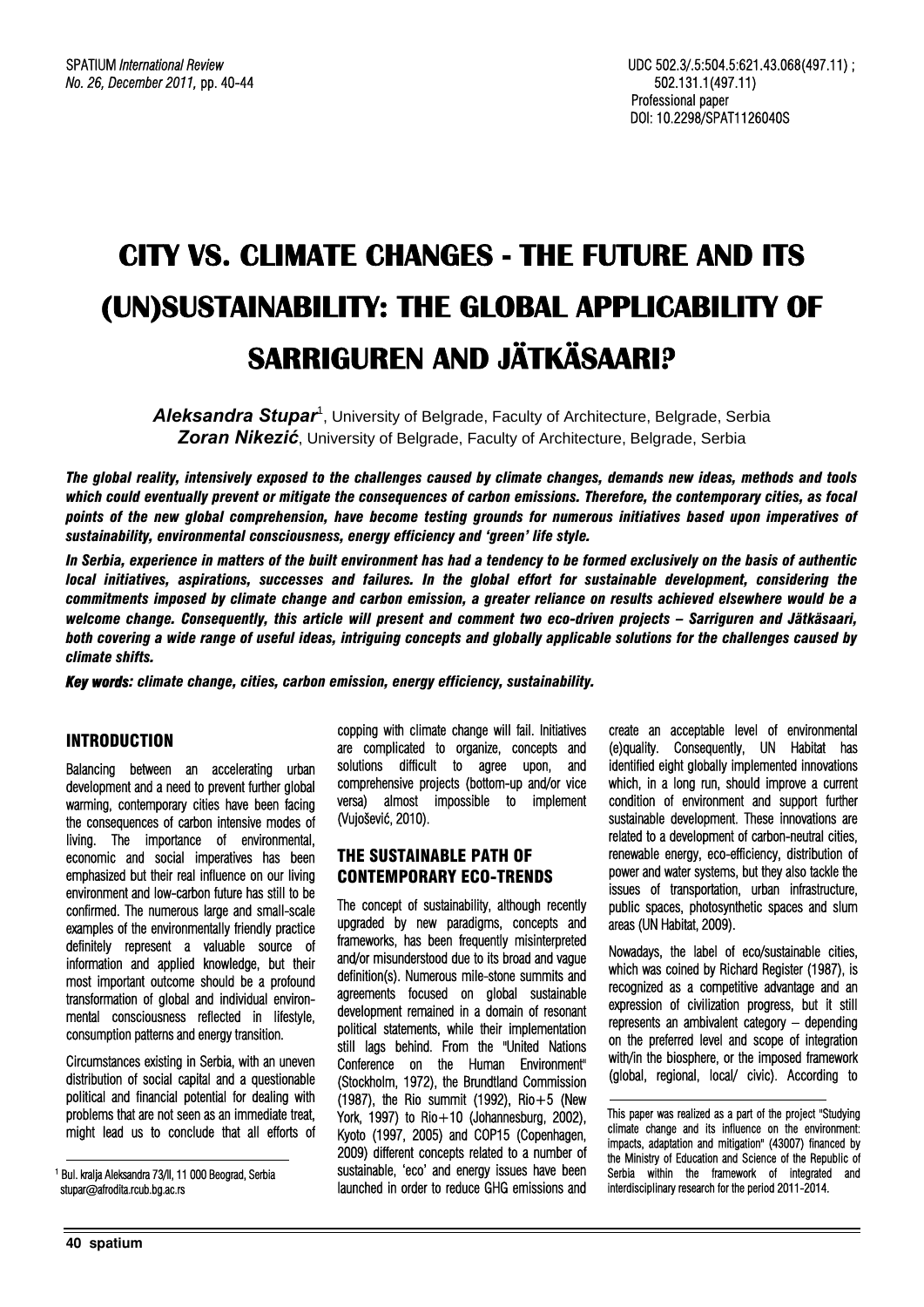Capello at al. (1999, p. V) a sustainable city is a concept of an urban agglomeration able to ensure 'environmentally benign development' and to achieve an equilibrium between 'economic progress, social equity and environmental quality'. It also describes an introverted, city-oriented model of continuity which is focused on the future of existing urban structures and guided by effective and comprehensive local policy-making (Cappello et al., 1999).

Downton (2009) further develops the idea of a sustainable/eco city suggesting an improved and extroverted concept - the Ecopolis, which represents an 'urban system consciously integrated into the process of the biosphere with the intent of maintaining the optimum functioning of the biosphere for human purposes' (Downton, 2009, p.75).

Following the latest theoretical speculations, the contemporary cities trace their sustainability by projects which often include elements of utopian visions (Callenbach, 1975; Calthorp, 1993; Downton, 2009 etc.). The scale, scope and ambitions of these initiatives can vary, as well as the type of applied innovation or the level of sustainability, but we can distinguish three main groups of actions which are supposed to overcome problems generated by climate shift:

- new  $21<sup>st</sup>$  century cities as large-scale urban/social experiments (for ex. high-tech eco-cities Masdar, Dongtan, Tijanjin);
- urban (re)development projects as limited/small scale urban/social experiments (Ecocity Sarriguren, Ithaca EcoVillage, Malmö's neighbourhoods Augustenborg and the Western Harbour area, the proposal for the Jätkäsaari Climate Neutral District in Helsinki etc.);
- global and local initiatives focusing on knowledge transfer, dissemination of practice, networking, institutional and financial international support (for ex. C40 Cities, Transition Towns, Climate Alliance of European Cities, the EcoCity project in India, 'UN-HABITAT Cities and Climate Change Initiative').

# SEARCHING FOR A UNIVERSAL SOLUTION

Due to a high diversity of regions and urban nodes, it is impossible to define a single solution for accumulated problems caused by climate change. Differences in natural and geographic conditions, various levels of economic and technological development, sensitive social contexts, as well as an increasing number of vulnerable population, certainly demand a flexible and comprehensive approach, well adjusted to local uniqueness. However, some of the already applied actions and initiatives have a capacity to be globally transferred without significant modifications because they offer universal topics, ideas, concepts and guidelines on various levels. Simultaneously, they deal with different aspects that do not have to be mutually integrated or even connected in order to work.

Searching for relevant experiences that could help Serbia in the development of its own approach to eco-sensitive urban development led us to the case study approach - starting from results and working back towards the local situation and theoretical foundations. Circumstances in Serbia are such that the global warming problem, together with the need to build in an eco-sensitive manner, is simply not very high up in the agenda of current political, economic or culturally based activities. Therefore, the selected cases (i.e. possible role models) have to:

- provide an 'idealized'/universal model for limited/small-scale intervention;
- incorporate most of the latest eco-city requirements and imperatives;
- give us a well-defined idea(s) of expectations, goals and themes to consider and values to follow;
- suggest clear-cut solutions that might be applicable to the context of urban development in Serbia;
- represent well known examples, acknowledged in the scientific community.

According to these criteria, the development projects of Sarriguren and Jätkäsaari are underlined and analyzed, emphasizing their general aspiration in forwarding new visions, fresh approaches and innovative concepts in the design of cities for sustainable development. Furthermore, both projects were a result of more or less open competitions, where the characters of institutions that initiated and monitored the process seem to have defined, in an important degree, the scope, character and expected impact of each proposal. With flagship pretensions, these and similar initiatives enter a field that can be seen as just another utopia if understood holistically (as a packaged project), but moreover as a possibility of piecemeal engineering if dissected and broken down to various layers of aspects, concepts and solutions to be used in somewhat different circumstances existing elsewhere. The differences between two cases are also important - providing the major tools which enable us to understand them and further evaluate experiences they offer as contribution to the comprehensive design of a sustainable built environment.

# BETWEEN ACTION AND ATTRACTION: SARRIGUREN - PAMPLONA, SPAIN

Representing the first eco-city in Spain, the city of Sarriguren was an initiative of the Department of Housing and Planning of the Government of Navarra. Backed and financially stimulated by the government, the city was designed in 1998 and completely realized in 2007, providing a new environment for 5000 bioclimatic dwellings for social housing, the Innovation Park of Navarra and various urban programs. Responding to the challenges of climate change and following the required principles of environmental sustainability this project was internationally recognized as an excellent example of eco-efforts, with the distinction of 'Good Practice' by the United Nations Center for Human Settlements in 2000 and the  $7<sup>th</sup>$  European Urban and Regional Planning Award in 2008 (category of Environmental Sustainability).

## The concept

Positioned on the outskirts of Navarra's capital Pamplona, at the north-east end of the so-called 'innovation corridor', Sarriguren represents a new node of creativity, innovation and research. It reflects elements of the regional development strategy which has transformed the region of Navarra into a highly dynamic socio-economic environment and one of the wealthiest regions in Spain and the European Union. The region has focused on new technologies, renewable energy production and environmental stability, planning to increase its connectivity to Madrid and Barcelona by high-speed trains.

According to the competition conditions for the design of the Eco-city Sarriguren, the invited architectural firms from Spain were expected to create a proposal(s) that would provide highquality housing and public areas, simultaneously integrating the city and surrounding landscapes. The innovativeness, social accessibility and affordability of solutions were emphasized, as well as a bioclimatic approach in architecture and urban design. The selected project was designed by the Studio Taller de Ideas with the Fundación Metrópoli as a knowledge partner. The public company Navarra de Suelo Residencial S. A. (NASURSA) and the development company CRANA were in charge for management and implementation, while the Government of Navarra was actively involved in the process of implementation through a number of financial incentives oriented towards potential developers.

Focusing on major urban features - which should be sustainable, integrated, well connected and diverse - the list of design criteria stressed the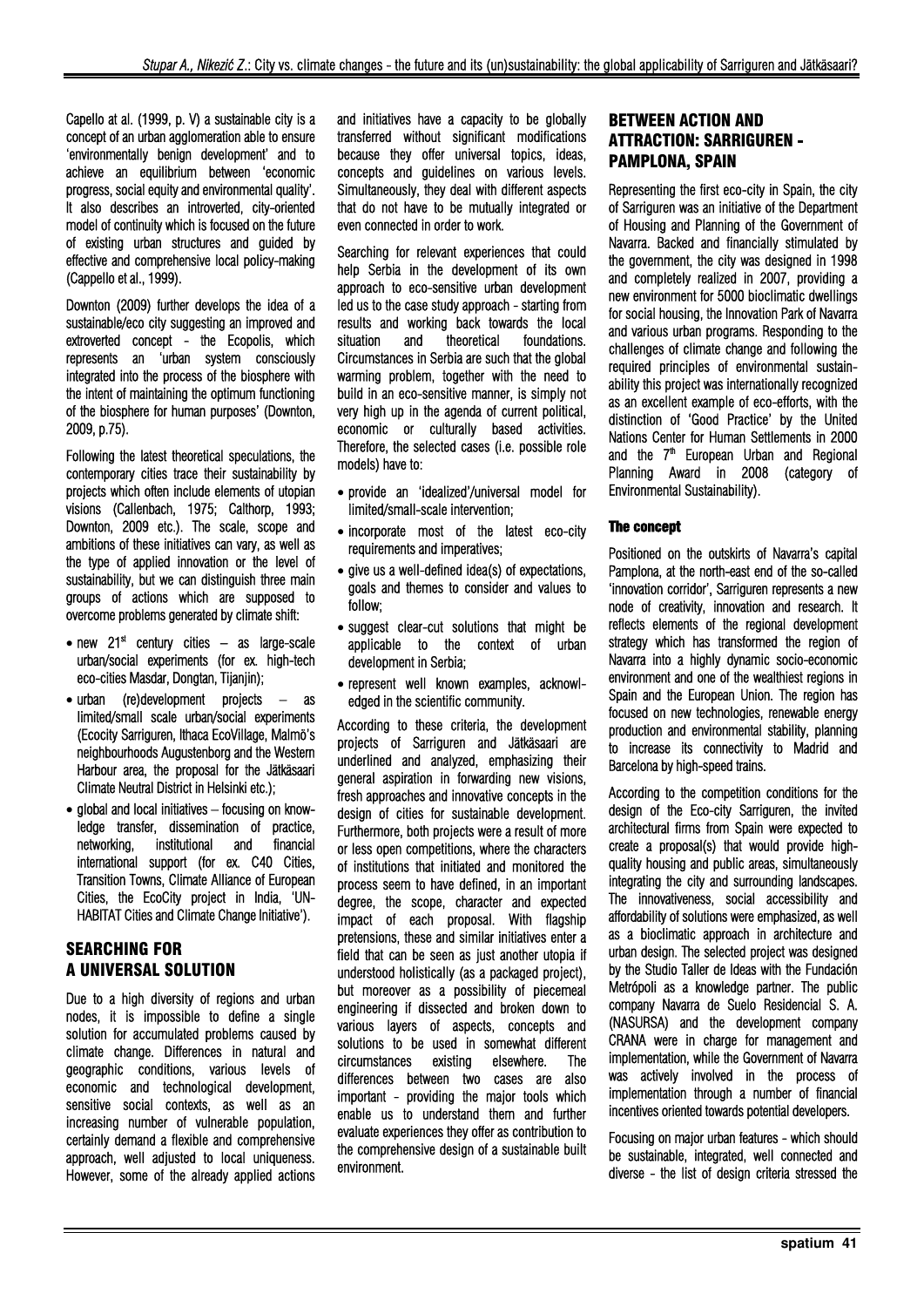importance of clean technologies, new management, shared mobility and interaction with natural environment. The application of bioclimatic architecture and urban design was encouraged, while the imperatives of social cohesion and civic leadership were considered as a pre-condition for the gradual changes of urban life-style and full implementation of the project. As a result, the architectural and urban design of Sarriguren, which is adjusted to the local environmental conditions, includes passive and active solar systems, natural ventilation, lowimpact construction, insulation and thermal inertia, centralized systems and photovoltaic technology (Vegara et al., 2009).

The knowledge partnership under the EU Pro.motion project has additionally directed sustainable transportation initiatives in Sarriguren, underlying the interaction between transportation, land use and environmental protection.

### The outcome

Based on the mixture of so-called blue and green networks, the 'ecological' design of Sarriguren is a combination of new (and diverse) architecture and public spaces, the inherited identity of the preserved historic village and recognizable landscapes and vegetation. The special feature of the eco-city (and the entire urban region) represents the Arga River and its valley, as one of important strategic corridors dedicated to recreational and leisure activities.

The residential areas were designed according to the main eco-standards and criteria, simultaneously respecting the imperatives of affordability, without loss of quality. The architectural diversity was achieved through a proposed typology related to five spatial entities (The Ecocity Gates, Ecocity Condominiums, Parkview, Ecocity Single Family Dwellings and El Pueblo) which contain low, medium and high-rise apartments, single-family dwellings and houses in the historic village.

The importance of the knowledge sector and of creative economy definitely reflects on the design of Sarriguren. Therefore, the project includes several types of innovation spaces – such as an innovation and production park and 'Cubes of Innovation'. Based on the principles of flexible architecture, 'Cubes of Innovation' could be used as independent units or grouped together for research, urban services and commercial and business activities. The innovation park represents a research and enterprise node dedicated to alternative energy development and environmentally friendly technologies, but it also contains other activities – housing, leisure and learning.

The building of the National Renewable Energy Center (CENER), which received two prizes in

20052 , is an exceptional example of the ecoprinciples applied in Sarriguren. The building uses a photovoltaic façade paneling, green roof, solar energy, thermal inertia and cross ventilation in order to provide a space appropriate for research, development and promotion of renewable energies.

#### The follow up

Key words for this project, based on a 'top to bottom' approach, would be housing and ecology (hence, the scale of the program, involving a complete settlement of 5000 dwellings of socially affordable housing, office space and all other standard amenities). It is also important to notice that the solutions offered in the eco-city of Sarriguren were conceived in 1998, far away from the current understanding of global warming and the importance of controlling carbon emissions. However, the project has demonstrated the capacity to meet new challenges by addressing primarily the issues of environmental stability and renewable energy through a bioclimatic focus of urban design and architecture.

The viability of the Sarriguren project and recognition it gained proved that it was conceived with development in mind, with experiences transferable to other residential developments, but not to the inner city structures (Ah asociados architecture office, 2011). Furthermore, the pilot program, which implemented a Sustainable Energy Assessment, confirmed a significant reduction of energy consumption of residential buildings in Sarriguren – a 51.85% improvement over existing standards, instead of a required 25% improvement over the current energy efficiency norms per building.

Obviously, the results of the assessment have a two-fold role in the promotion of attractiveness and competitiveness of the eco-city – verifying both ecological and economic sustainability, which are essential for potential investors and buyers, but also project developers.

# TOWARDS AN ECO-TOPIA: JÄTKÄSAARI – HELSINKI, FINLAND

Initiated in 2008 by SITRA $3$  and its Energy Program, the project of building a new carbon neutral urban district in Jätkäsaari introduced a

1

new vision of the comprehensive redevelopment process of former docklands in Helsinki. Elaborated by the Strategic Design team and backed by the municipality of Helsinki, the project aimed to raise the interest of city decisionmakers, developers, planners and constructors for solving problems they will be facing in view of adopted policies in carbon emissions.

Searching for the best team(s) and framework which should enable a sustainable carbon-free future for the selected district, SITRA launched the Low2No Sustainable Development Design Competition in 2009. There were four main objectives - low/no carbon emissions, energy efficiency, high architectural/spatial/social value and application of sustainable materials and methods.4 The participants were invited to design a strategy, to define an indicator of sustainability and to create a vision, which should facilitate application and evaluation of the development process.

The project also aimed at global recognition of globally inspired and globally applicable ideas and solutions that, on the other hand, incorporated local qualities of Jätkäsaari and Helsinki - making them even more attractive on the world stage.

#### The concept

The winning entry *'C\_Life: City as a Living Factory of Ecology'* (by Arup - Sauerbruch Hutton - Experientia - Galley Eco Capital) combines seven key elements related to ecological, social, technological and economic aspects of human behaviour and community development. Considering the predicted structure of future users/inhabitants – ranging from young professionals to families and retirees, the winning proposal also suggested fifty ideas to achieve desired eco-behaviour and consequently reduce carbon emissions. Targeting different problems related to energy, transport, food and consumer goods, as well as their impact on the built environment, these ideas vary in scale and complexity. Accordingly, they are classified into four categories dealing with engagement and awareness, community actions, self-assessment and positive reinforcement and cultural leadership. The impact of this project should be significant - the estimated onsite carbon reduction should reach 37% in 2012 and 43% in 2037, while an offsite wind farm should enable a carbon negative future of the district by 2021.

The area, which is a continuation of the city centre, is surrounded by the Central Park (W), a boulevard (N), an alley (E) and a lane (S).

1

<sup>2</sup> The CONSTRUMAT Prize and the award for the Sustainable Building 2005 at the International Conference GBC in Tokyo.<br><sup>3</sup> SITRA – The Finnish Innovation Fund was founded in 1967. Since 1991 it has been working under the auspices of the Finnish Parliament being an independent actor. Focusing on sustainable development and people, SITRA promotes stable and balanced development in Finland, as well as the growth of the national economy and international competitiveness and co-operation. More about its activities at http://www.sitra.fi/en/

<sup>4</sup> More competition details could be found at http://www.low2no.org/pages/competition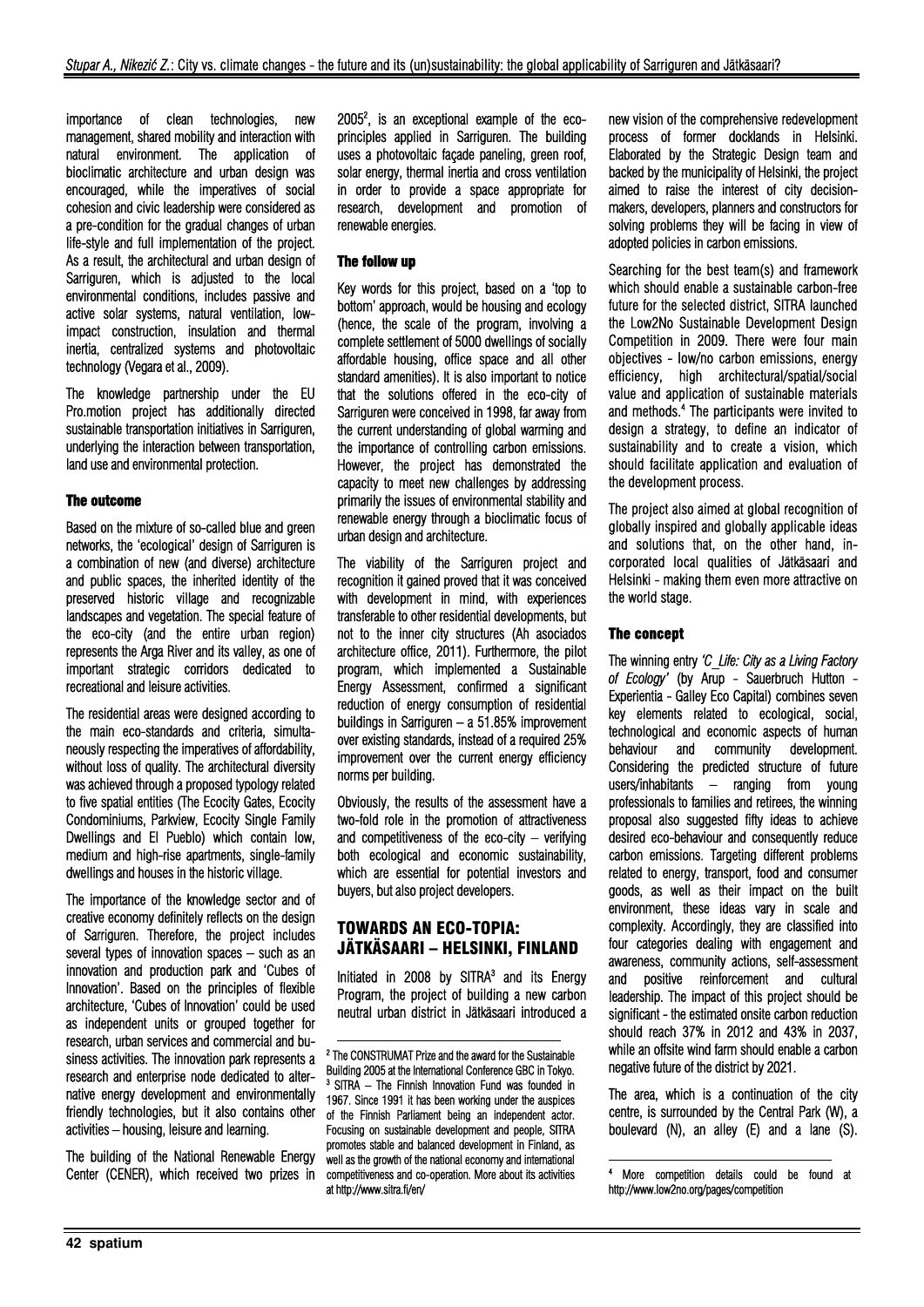According to the proposal, it consists of five urban blocks with private gardens in their centre. The buildings are seven to eight storeys high, except the buildings on the East side which are limited to three storeys due to sunlight requirements. The urban and architectural design is guided by several principles generated from the overall concept and specific conditions of local climate – from maximising daylight, to the creation of semipublic spaces, mixed activities and combined programs. The winning project also proposes two types of C\_Life houses, as the basic module(s) which could be varied and adjusted to different contexts, and two buildings - the SITRA headquarters and the C\_Life Community Centre.

Special attention was given to the principles related to landscape and its forest layer, fruit/vegetable/herb layer and grassland scrub layer. The first one should influence the appearance and activities mostly on the ground level (public and semi-private atriums, public spaces, residential play spaces, private recreational areas, streets and the edge of the site/park). The second one should be included into southern facades of residential towers and balconies, while the grassland scrub layer was proposed for the 'green' rooftops.

The question of transport and movement required an approach which is synchronized with the official master plan and adjusted to the already developed mobility management of Jätkäsaari. In order to improve mobility and movement in and around the C\_Life district a new strategy was created, underlining the importance of imperatives related to live/work concept, connectivity, new electric vehicle plan, bio-fuels and a 'low-carbon' infrastructure and policies (ARUP, 2009).

The energy strategy covered societal, economic, environmental & technical and leadership issues, also proposing near/off-site energy systems and several development scenarios. The sustainability of materials and structures was also positioned within the low/no carbon framework, as well as the impact of food production/distribution on carbon footprint.

The C life offered a list of performance indicators, covering several categories – overall measures, carbon emissions, energy, transport, quality of life and equity, and introduced new ideas for a systemic change which would include founding of the Finland green building council, the development of climate-benefiting finances and clean-tech corridor.

# The outcome

l

The preparations of the site for the Airut<sup>5</sup> block,

which is the result of the Low2No competition and a part of the C\_Life concept, started in 2011. It was announced that the block should be ready by summer 2013, but some of the buildings from the eco-Jätkäsaari district are already under construction. The project of the multi-storey timber building for the SITRA headquarter (by Sauerbruch-Hutton, Arup and Experientia) has won the Holcim acknowledgment award for sustainable construction in 2011.

In the meantime, Finnish entrepreneurs, together with urban enthusiasts, work on different projects and ideas which should introduce and develop innovative business and service models for the sustainable Airut block and similar initiatives which would utilise the Low2No vision. The event organized in September 2011 presented five interesting solutions which tackled the issues of urban food production, life-style and fashion based on recycling and sharing, international exchange of innovative low-carbon experiences and a new kind of a specific eco-entrepreneurship.

#### The follow up

Key words for the C\_life project would be energy, global warming and carbon emission, the urban context being only a framework in which solutions can be demonstrated. Although a small-scale project, Jätkäsaari has large-scale ambitions concerning its impact and indirect influence in matters of carbon emission. Its bottom-up and top-down approach should correlate legislation, socio-economic structure and information infrastructure providing an efficient selfsustainable setting which requires no extra funding and is concentrated on changing the attitude of participants. Comprehensive, flexible, interdisciplinary and essentially open-ended, this project was meant to initiate ideas and suggest solutions that are applicable in a diverse set of other circumstances, thus offering a manual for solving problems of carbon emission in (any) urban environment, or even any built environment.

Consequently, it seems that the basic contribution of this project could be found in the suggested methods of addressing the carbon emission problem - introducing an exceptionally diverse and still interconnected system of activities into the built environment and demonstrating their potentials and effects. Strong reliance on offsite support and important changes in financial frameworks are only reminders that sustainable development and even small-scale progress towards a low carbon emission can give important results only through the support of wider, sometimes even global networks.

However, the real onsite and offsite impacts still

cannot be measured and verified by the local community and experts because the realization of C\_life has just begun.

## GLOBAL APPLICABILITY AND THE CHALLENGES OF SERBIAN REALITY

The projects of Sarriguren and Jätkäsaari rely on a developed national and local community, can count on the existence and further development of a solid social capital, and rely on an important surplus of good will and incentive that has been developed during a number of years of new 'bell epoch' life Europe has been living. Contrary to this, Serbia is burdened by two essential shortcomings – it is basically poor in most aspects of measurable development, and its (un)development is unevenly distributed from north to south.<sup>6</sup> To transform these weaknesses into chances is short of an act of magic, especially considering effects of the global crisis that still have to be met. However, it is possible to imagine that investment in an underdeveloped environment (Serbia) could lead to greater profit, and that investing (money, time, know-how and un-renewable prime urban land) in the most developed part of Serbia (i.e. the Belgrade metropolitan region) could have a beacon or pathfinder effect, offering innovative projects in places that can make them happen.

In the case of Serbia, these projects should have a direct economic effects, rely as little as possible on the central government while the emphasis should be placed on local factors (citizens, municipality, business, academic community) and, of course, the international community. The eco-driven projects should be flexible in matters of scale (a complex interconnected set of smallscale projects) and be able to grow. Consequently, growth would gradually incorporate various layers of incentives supported by a developing social capital, existing and future technologies, governance solutions and outside (international) backup and investment, becoming a site for learning by doing. The effects of these actions would not be immediate, but a new path for an improved perception of the living environment could be traced, its problems and challenges acknowledged and actively included into new eco/low-carbon strategies and policies.

Serbia cannot be expected, either at the local level nor the level of state initiated actions, to directly implement solutions that have been developed of initiated elsewhere. It must develop its own approach, and the first real step would be to come

1

<sup>5</sup> Airut – 'forerunner' and 'messenger' in Finnish

<sup>6</sup> Serbia has declared its Strategy of Regional Development of the Republic of Serbia for the period of 2007 to 2012 (2005), where indicators of development and extreme differences in level of development of different regions are well illustrated.